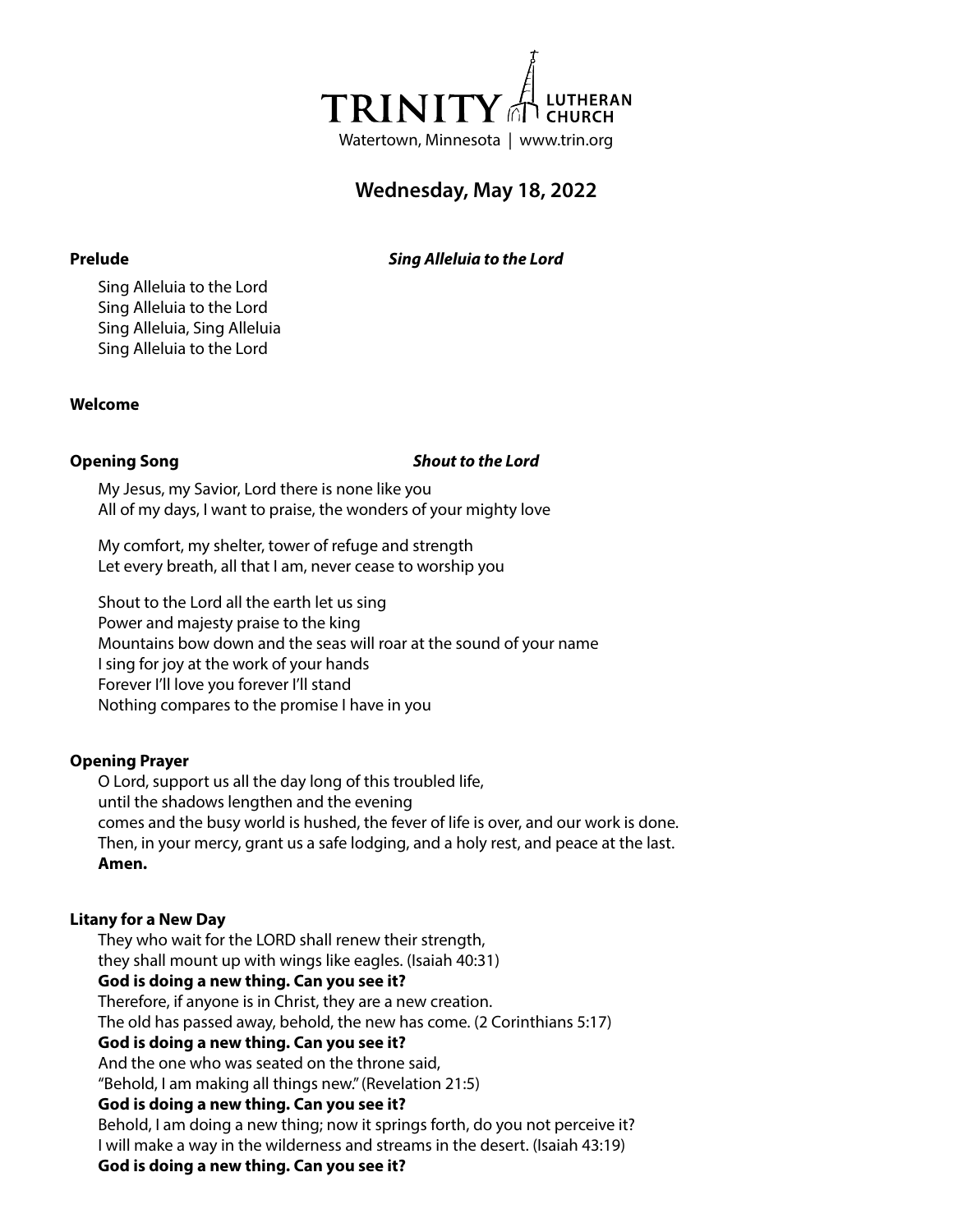# **Reading Philippians 4:4-13**

Rejoice in the Lord always; again I will say, Rejoice. Let your gentleness be known to everyone. The Lord is near. Do not be anxious about anything, but in everything by prayer and supplication with thanksgiving let your requests be made known to God. And the peace of God, which surpasses all understanding, will guard your hearts and your minds in Christ Jesus.

# **Message**

# **Hymn of the Night** *10,000 Reasons*

*Chorus:* Bless the Lord, O my soul, O my soul, worship His holy name. Sing like never before, O my soul. I'll worship Your holy name.

The sun comes up, it's a new day dawning; It's time to sing Your song again. Whatever may pass, and whatever lies before me, Let me be singing when the evening comes. *(Chorus)*

 You're rich in love, and You're slow to anger. Your name is great, and Your heart is kind. For all Your goodness, I will keep on singing; Ten thousand reasons for my heart to find. *(Chorus)*

And on that day when my strength is failing, The end draws near, and my time has come; Still my soul will sing Your praise unending: Ten thousand years and then forevermore! *(Chorus)*

# **Sharing the Peace**

**Offering** *Thank you for your continued financial support. Give online at www.trin.org/give. Text donation amount to 833-381-0691.*

### **Prayer**

O God, you have called your servants to ventures of which we cannot see the ending, by paths as yet untrodden, through perils unknown. Give us faith to go out with good courage, not knowing where we go, but only that your hand is leading us and your love supporting us; through Jesus Christ our Lord. **Amen.**

### **Lord's Prayer**

**Our Father who art in heaven, hallowed be Thy name, Thy kingdom come, Thy will be done on earth as it is in heaven. Give us this day our daily bread; and forgive us our trespasses as we forgive those who trespass against us; and lead us not into temptation, but deliver us from evil. For Thine is the kingdom and the power and the glory forever and ever. Amen.**